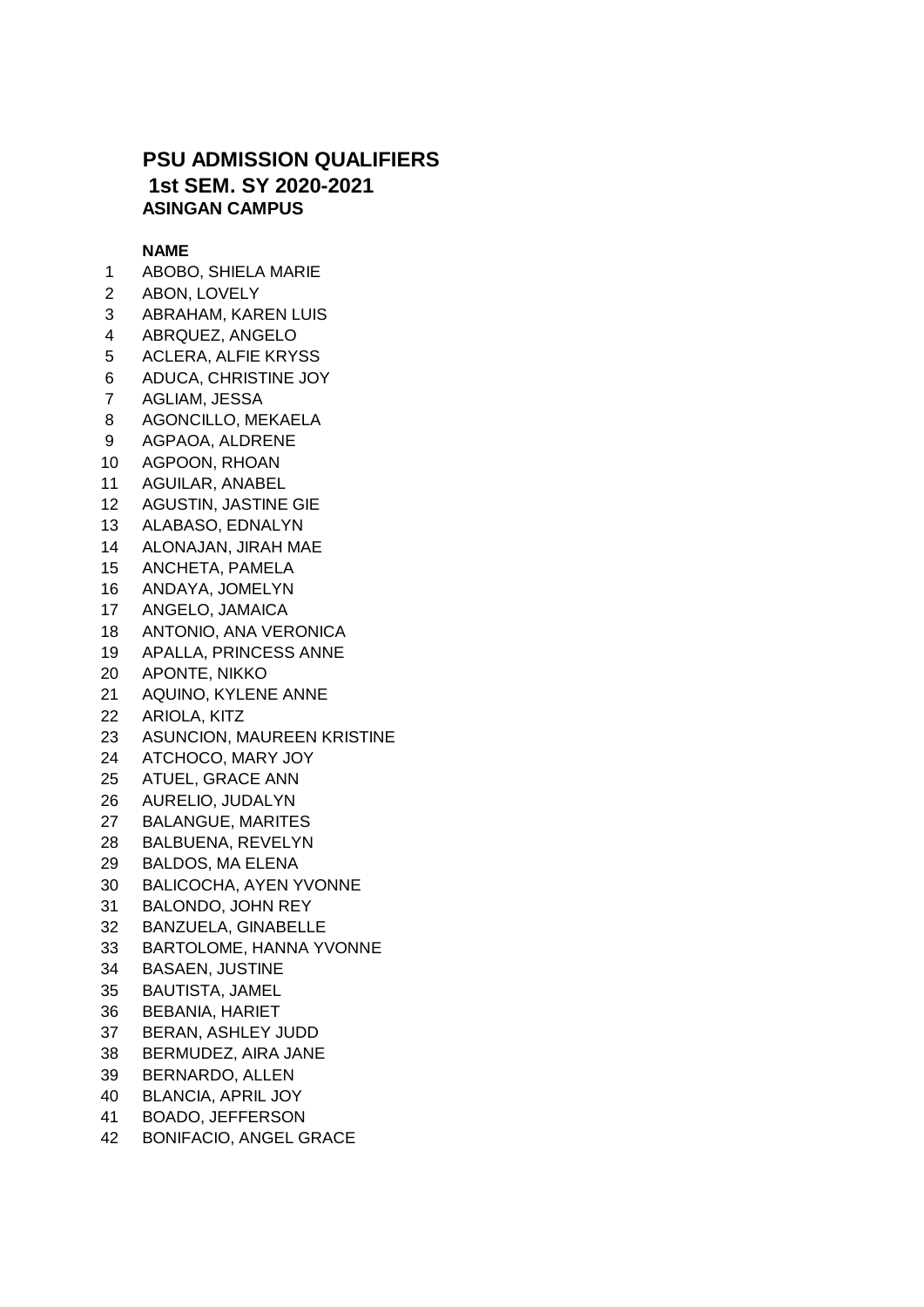BORLAGOATAN, RHIENA BORROMEO, JUELA BRAGADO, SHANYL CLAIRE BRIONES, MHAY BRIONES, RHUSBEIL BUENSOSESO, MIKE JUSTIN BUGAYONG, BRYAN BULOSAN, JEANETTE BULUNGAN, MAEVIELYN BUSTOBA, ROSEMARIE CABALSE, IRENE CABANILLA, GLADYS CABILES, ANGEL JOYCE CALIBOSO, CRYSTAL MAE CANAPI, JOHN MOISES CARILLO, MAE ANN CASABAR, NOEMI CASARENO, MARJOVEN CASIL, SHEKINAH CASIO, BERRY ROSE CASTILLO, MISHIEN KAYLA CASTILLO, LISTER CASTILLO, RAQUEL CASTINO, MEKA ELLA CASTRO, MARK ANTHONY CASUGA, ED MICHAEL CATUNGAL, CHRISTOPER JOHN CAYAG, RUDY, JR CERAOS, MARY ROSE CORAL , CHERRY CORALES, SHERLENE CORONEL , LEANN JOY CORPUZ, MERRY-YEL CORPUZ, JOANA MARIE CORPUZ, ROWELL CRUZ, KEANNA MAE CUADE, PIA MARIE CURATOS, RUJEAN DACU, ASNOR DACUSIN, LAILANIE DAQUIGAN, CRISA JEAN DAYOG, BEVERLY DAYOS, JELLEN DE GUZMAN, MICHELLE DE LA CRUZ, RUBY LYN DE LEON, EMILYN DELA CRUZ, GIANNA JHADE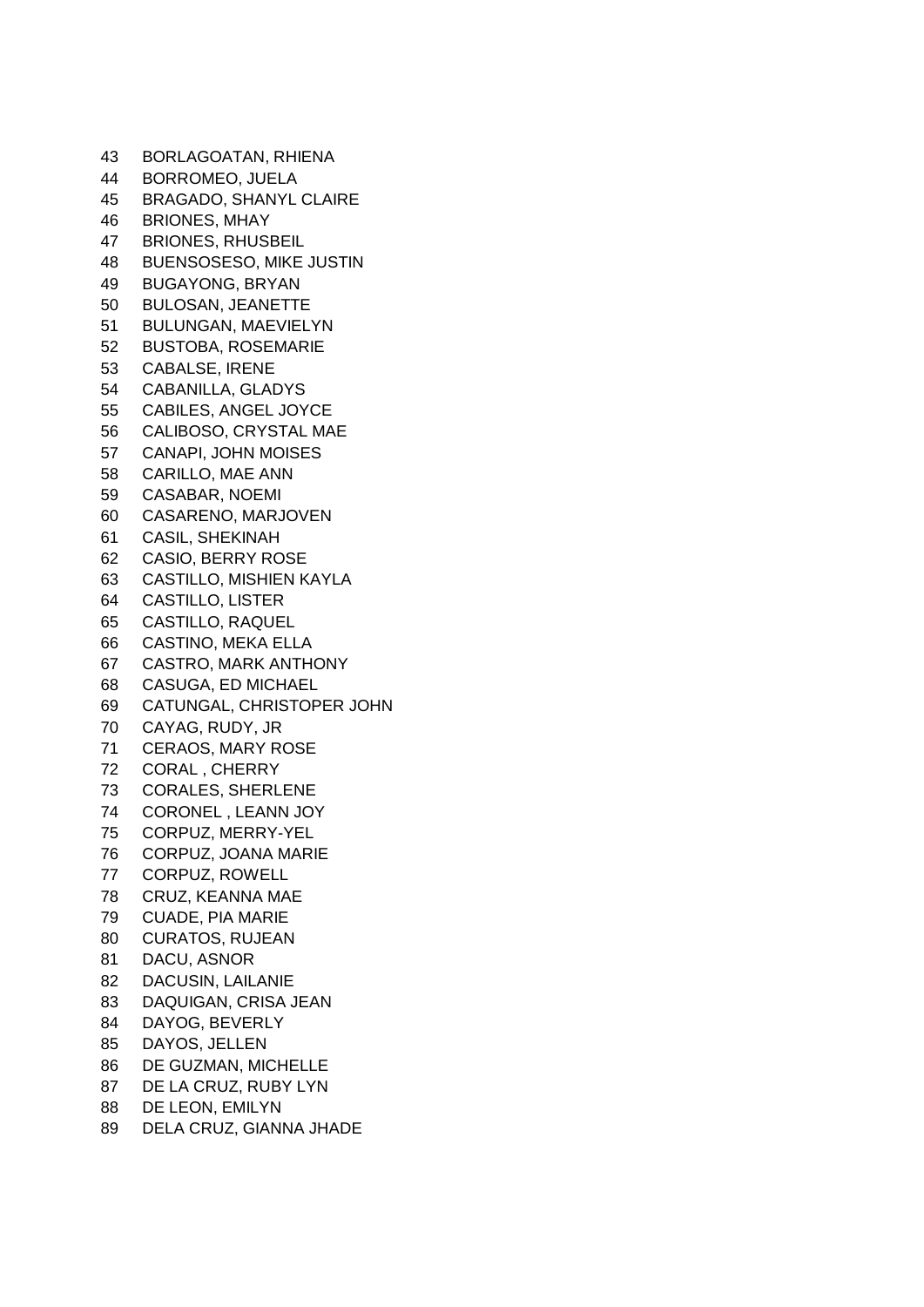DELA CRUZ, LURY ANN JOY DELA CRUZ, CHRISTIAN DELA CRUZ, JEANNIE MAE DELMENDO, LALYN DELO, MARIANNE FAYE DIALA, ASHLEY JOY DIRILO, MARITESS DOMINGO, KATHLEEN GRACE DORAO, CLAUDIN DUTERTE, JESSICA MAE ELAYDO, RASSEL EREÑO, JOMAR ERFE, ELIJAH MARIE ESCORPISO, RAY JR. ESPERO , LORIEMAE ESPIRITU, ROMEO ESTABAYA, YNA ESTABAYA, JULUIS ESTACIO, RONA MAY ESTERON, KYLA ROSE ETRATA, EMIL JIM EVANGELISTA, TRISHA GAEL FABRO, RICHARD FABRO, LORENCE FAJARDO, NEIL JOHN FELIPE, SHANE RICHELLE FERNANDEZ, RHEANNE MAE FERRER, JULIE ROSE FLORES, ELOISA FLORES, SHAILA FRUCTUOSO, MARIDEL FUENTEBELLA, IRISH JOAN FULGENCIO, JOANNA GALABAY, MA. VANESSA CASSANDRA GAÑALONGO, JAMILLA GARCIA, JESSIE GARCIA, JOCEL GARCIA, JESUSA DIANE GARCIA, REGINA MAE GASMEN, JONICA MARIE GASPAR, MARICAR GASPAR, JONALYN GATCHALIAN, CHRISTYL DANICA GATCHALIAN, KIMBERLY GAVINA, JANSEN HONEY GAVINA, RHICHMON GAYETA, ROSELYN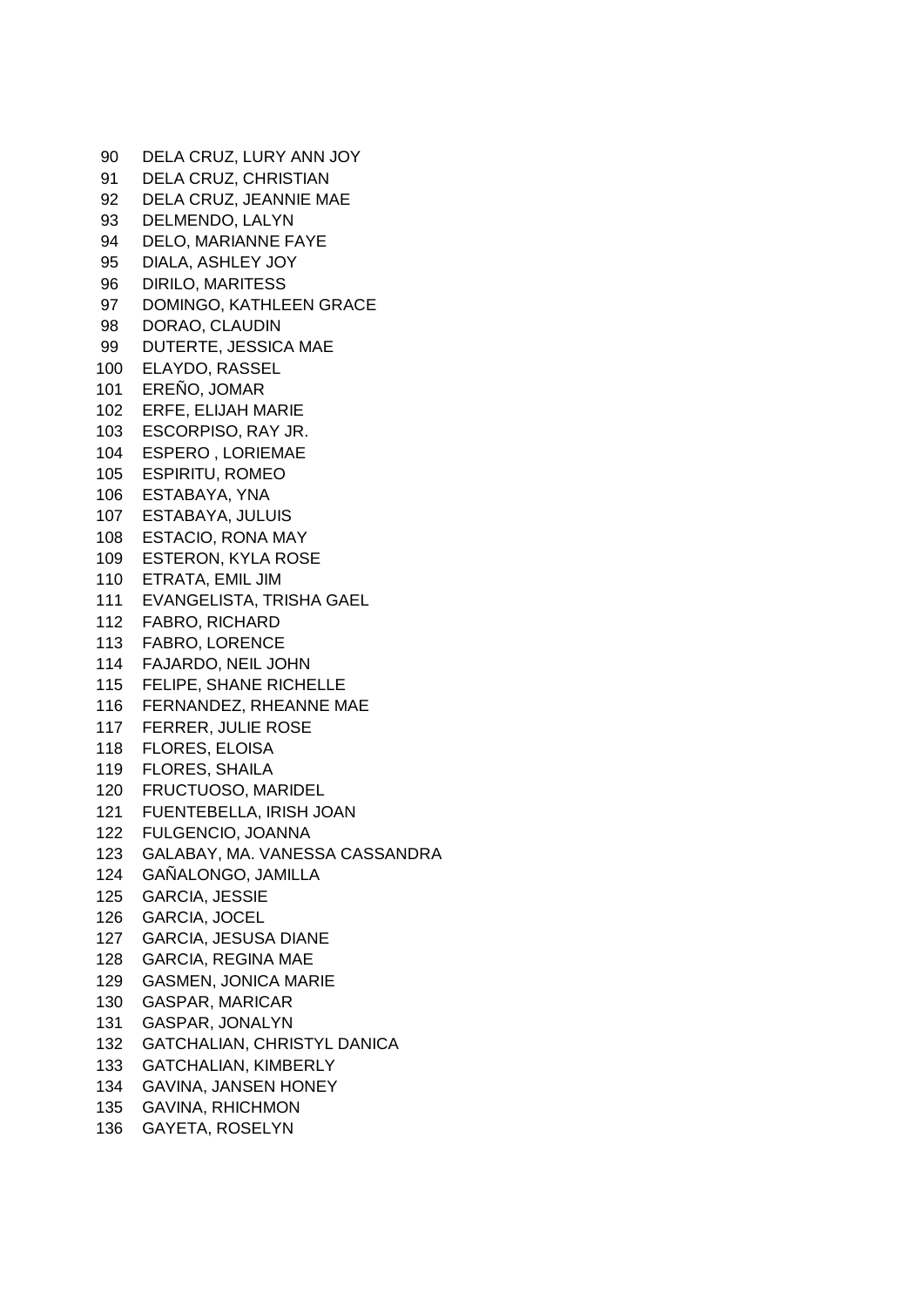GONATISE, BRYAN GOVINA, MAUREEN MAE GRACILLA, RUSSEL GRACILLA, RUSSEL GUERRERO, MARIEBETH IDMILAO, BRYAN JAY JAVIER, JAYZA MAE JUMADAY, MICHAEL ANGELO LADESMA , MAJORIE LADESMA , JENNY ROSE LAGUA, JOYCE ANN LAGUNA, RAYMARK LAGUNA, SARAH MAE LANTANO, ANTONETTE LATONIO, CARL KENNEATH LATONIO, LALAINE LEGARTE, SHERILYN LICTAWA, JAN JERVIS LOMIBAO, CHEENA LOPEZ, MILDREN LOPEZ, NICANOR II MABBORANG, JAY MADRIAGA, MARY GRACE MADRONIO, JORGE JR. MAGARU, QUEENIE MALONG, KYLE MAMANGON, MARY JANE MANGONON JR., EMMAN MANGOSONG, MICHAELA MANUEL, JOHN MARK MANZANO, JIMBOY MARQUEZ, ARJIE MARZAN, ERICA MEDINA, JANINE MEDRANO, JASTENE ALBERT MEMBRERE, RAYMOND MEMBRERE, NOLI MENIA, MADEL MERCADO, LANIELYN MERIALES, MICHAEL GEORGE MOLINA, RONNIE MONCE, LORIMER,JR. MORALES, ALICIA MORALES, MYRA JOYCE MORALES, LEAH MAE MORBOS, LYCA MOSQUITO, JOHN LLOYD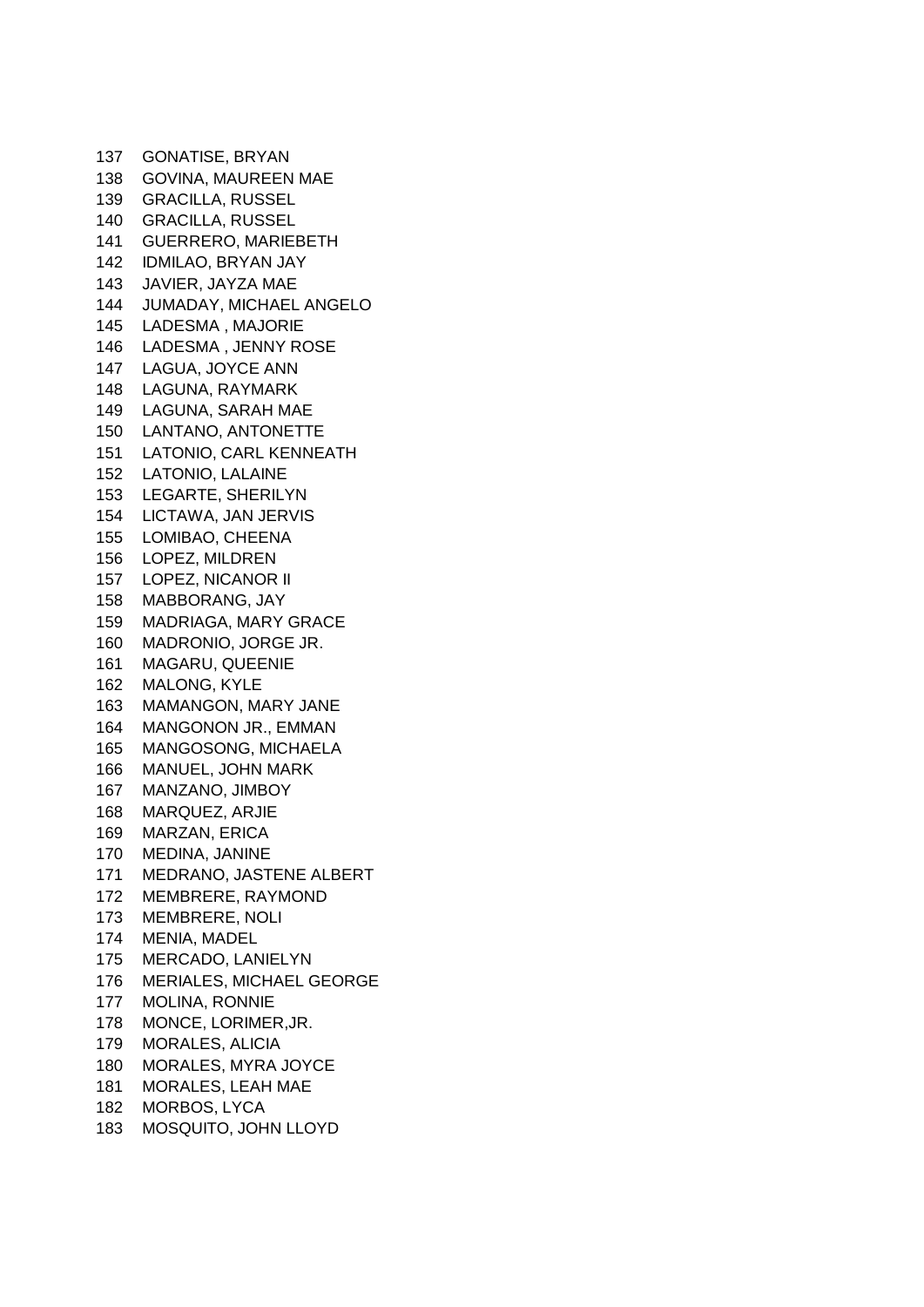NARDO, JOHN RUSSEL NAVARRO, JIREH JOY NICOLAS, AARON JOHN OGUITE, DENBERT OLIDO, STEPHANIE OLIVAS, MARY JANE OLLER, LENILYN ONG, ELLA JOVELLE ONSA, GLOMAI JEAN ORDONIO, MARK ANGELO ORPILLA, ANA MARIE ORPILLA, JULEAH ANNE ORTIZ, MICHAELLA ORTIZ, HAROLD PACULAN, MARK DAVE PADILLA, SHARINA MAE PAJAR, ALMYRA PALMA, CHRISTINE ANN NICOLE PARICA, JULIE ANN PARINGIT, AIMGIE PARIS, PATRICK PASCUAL, APRIL GRACE PASCUAL, RINALYN PATACSIL, MICKEE JOY PELAYO, MA. ALEXANDRA PERALTA, MARK ANTHONY PERALTA, WENDY PEREZ, CARLOS MIGUEL PEREZ, JENNIFER PERILLO, CIELO PESQUEZA, JOSELITO PINPINIO, CHARLIE MAE POON, DANE CHRISTY FAITH PORIO, JOANNE PRESBITERO, NOELA MAE QUEBEAL, CHEESTER RABILAS, MICHELLE RAGUNDIAZ, HANNA JANE RAMBAUD, RALPH DENIEL RAMOS, CHENNY RAMOS, ROANE MICHAELA RAMOS, REGINE RAMOS, LOREIN MARIE RAMOS, MARY ROSE ANN RASALAN, MICHELLE REPOLLO, ALEJO JOSH RESIDE, JEME PEARL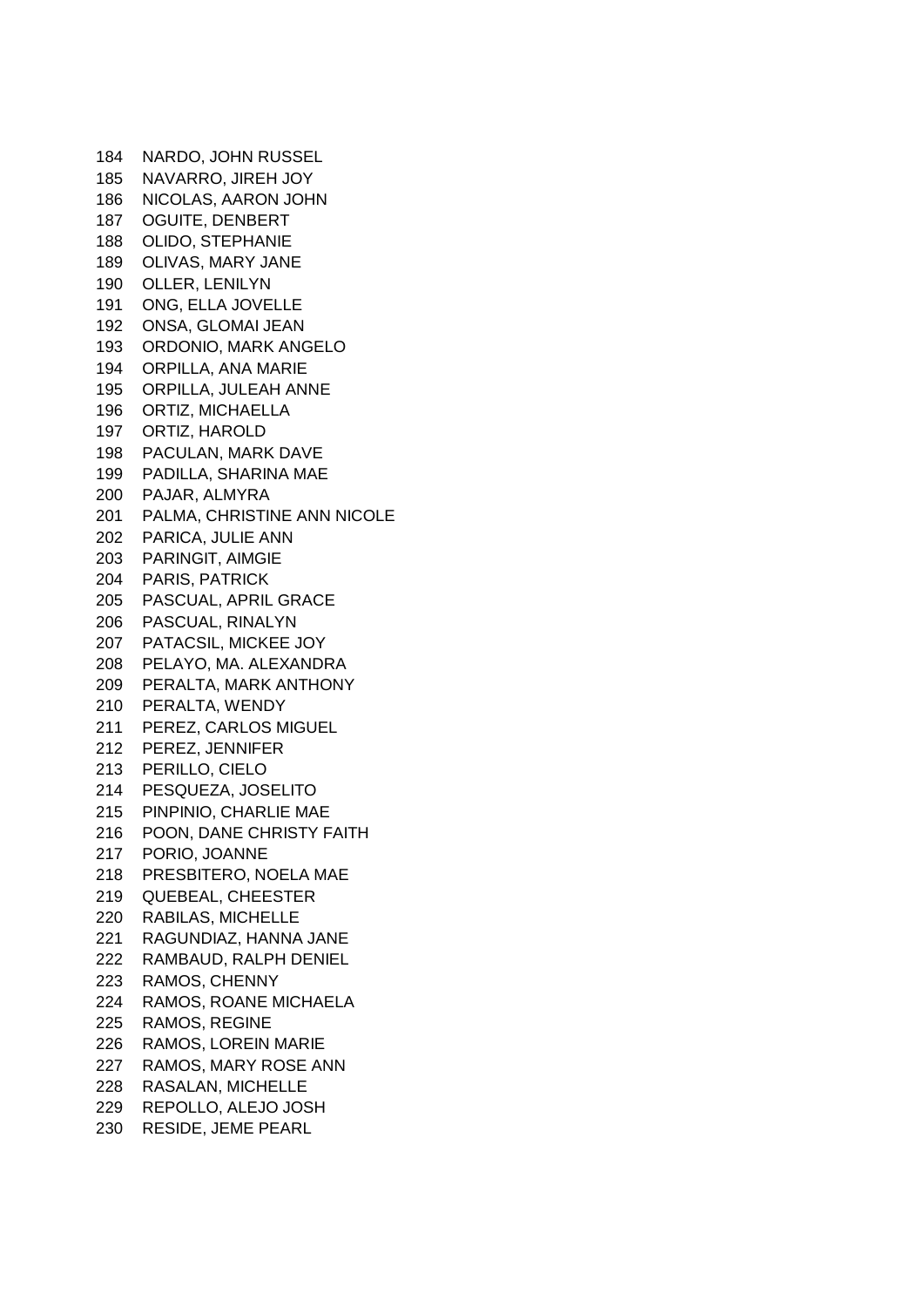RIOPA, ARGIELYN ROLDAN, FRANK ROLLE, JAYSON ROSARIO, LORENCE SABADO, ART VINCENT SALIGAO, KHRISTINE JOY SALIOT, SHELLA MAE SALVADOR, KYRA MAE SALVADOR, JOHN MARK SAMPILO, DAYAN SAMSON, MARJELYN SAN JUAN, JONALYN SAN JUAN, JONALYN SANCHEZ, ROGER SANCHEZ, ROGER SANTIAGO, JAKE SYAN SANTILLA, MYLENE SANTILLA, ALEXANDRA JOY SAPIGAO, JASPER SENICA, KZYL SEQUERRA, ALLIAH ANGEL SERON, MA. JOYLYN SERRA, JAZEL SERVIDAD, CHECAINA SESUCA, ROSE JOY SEVERO, JOHN ROVIC SOBERANO, KATHLENE JESSEL SORIANO, MARICAR SORIANO, MHARCK ANJO SOTTO, STEPHEN JOSHUA SUMAJIT, MARICHU SUMAJIT, JOANA SHELL SURAT, JEZILLE ANN SURATOS, RUJEAN TABAN, RONNEL DAVE TABAYOYONG, MARJORIE TACACA, NIKKA MAE TACAD, JUSTINE ANN TADEO, WILYN TAGANAS, ARMY TAGUIAM, MARK KIM TALAPE, RICA MAY TANGUILIG, GERBEN TAÑO, NESHER ROSE TAYOAN, LYKA JOY TENOLETE, MARICEL TOBIAS, REGINE KARLA